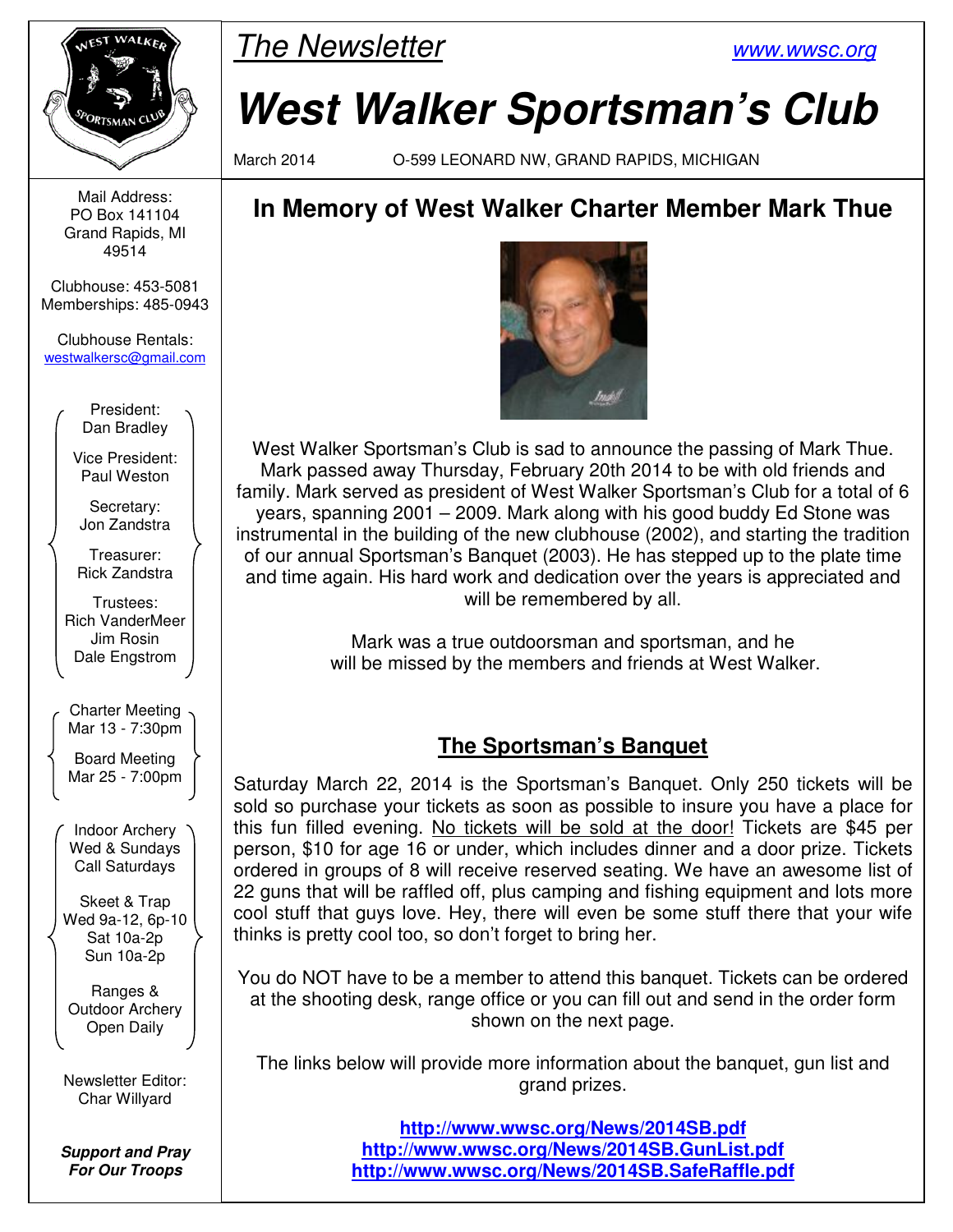#### **Indoor Shooting Range Events**

The indoor shooting range is now open on Wednesday nights from 5:00pm to 9:00. The shooting is open plinking, although the dueling trees are great for informal competition with a shooting buddy if so desired. We have purchased a few targets (dueling tree, spinning varmint, etc). There are targets that spin when hit, as well as "shoot to reset" falling plates. Shooting is limited (for now) to 22LR (rifle or pistol). There is a charge of \$4.00 per person or \$6.00 per family for each night, to help defray the cost of the new facilities.

**As a special promotion during the month of March, all junior shooters 16 years or younger will be furnished 22LR ammo at no cost, courtesy of Friends of West Walker.** Keep watching the newsletter for updates, and come on down for some fun!

#### **Spring Shotgun League**

For all of you who missed participating in the Winter Shotgun League, the Spring Shotgun League is calling your name. This year we will again have a 6 week, 10 round league, BUT….. we are doing something new: FIVE man teams ONLY. So rustle up some friends (we know you have some), get a team together and sign up. What? You say you're short by two people? Don't worry, we have a "shooters pot" just for you. What's a shooters pot you say? We write the names of you and your two team mates on one piece of paper and throw it into our "pot", then when we get either 2 singles or someone throws in a piece of paper with 2 people on it, we match you up and shazam, a team of 5 is magically created!

The events will be skeet and trap only. What now? You say you wanted to shoot wobble? Don't despair, there will be plenty of challenging wobble events coming up this summer. Probably more than YOU can handle  $\odot$ 

Spring league starts Saturday May 3 and ends Sunday June 15. Everyone knows our banquet kicks butt because we shoot AND have potluck, so reserve Saturday June 28 for THAT!!

### **MUCC District 5 Trap & Skeet Shoot**

Save the dates on your calendars folks for the MUCC District 5 Trap & Skeet Shoot, which will be held right here at West Walker on Saturday and Sunday, July 19-20. This is a team event with 5 shooters on each team, so you might want to start thinking about getting all your ducks….uh, I mean shooters..... in a row. Look for more details in upcoming newsletters.

#### **Win a Smith & Wesson M&P Shield 9mm**

Your odds are pretty good to win this gun, only 150 tickets will be sold. Tickets are \$10 each and are available at the Range Office or Shooting Desk. The drawing will be held Saturday, April 12. You do not need to be present to win.



| <b>SPORTSMAN'S BANQUET TICKET ORDER FORM</b>                                           |                                                                  |      |                                                      |       |                     |  |  |  |  |  |
|----------------------------------------------------------------------------------------|------------------------------------------------------------------|------|------------------------------------------------------|-------|---------------------|--|--|--|--|--|
| <b>Name</b>                                                                            |                                                                  |      | <b>Phone <i>Phone</i></b>                            | Email |                     |  |  |  |  |  |
| Address, City, State, Zip                                                              |                                                                  |      |                                                      |       |                     |  |  |  |  |  |
| Please indicate the quantity of each ticket below and the TOTAL DOLLAR AMOUNT ENCLOSED |                                                                  |      |                                                      |       |                     |  |  |  |  |  |
|                                                                                        |                                                                  |      | Dinner Tickets: \$45 - Adult \$10 - Age 16 and under |       |                     |  |  |  |  |  |
| Raffle Packages: ________ \$100 - Pkg#1 ______ \$200 - Pkg#2                           |                                                                  |      |                                                      |       |                     |  |  |  |  |  |
| <b>Grand Prize:</b>                                                                    | \$10 - Single \$25 - 3 tickets (3/25 must be to the same person) |      |                                                      |       |                     |  |  |  |  |  |
| Reserve Seating for orders of EIGHT tickets: Fill in name and Raffle Package#          |                                                                  |      |                                                      |       |                     |  |  |  |  |  |
|                                                                                        |                                                                  | Pkg# |                                                      |       | Pkg#                |  |  |  |  |  |
| 2.                                                                                     |                                                                  | Pkg# | 6.                                                   |       | Pkg#                |  |  |  |  |  |
| 3 <sup>1</sup>                                                                         |                                                                  | Pkg# | $7.$ $\overline{\phantom{1}}$                        |       | Pkg#                |  |  |  |  |  |
| 4 <sup>1</sup>                                                                         |                                                                  | Pkg# |                                                      |       | $P$ <sub>kg</sub> # |  |  |  |  |  |
| <b>MAIL TO: WWSC PO BOX 141104 GRAND RAPIDS, MI 49544</b>                              |                                                                  |      |                                                      |       |                     |  |  |  |  |  |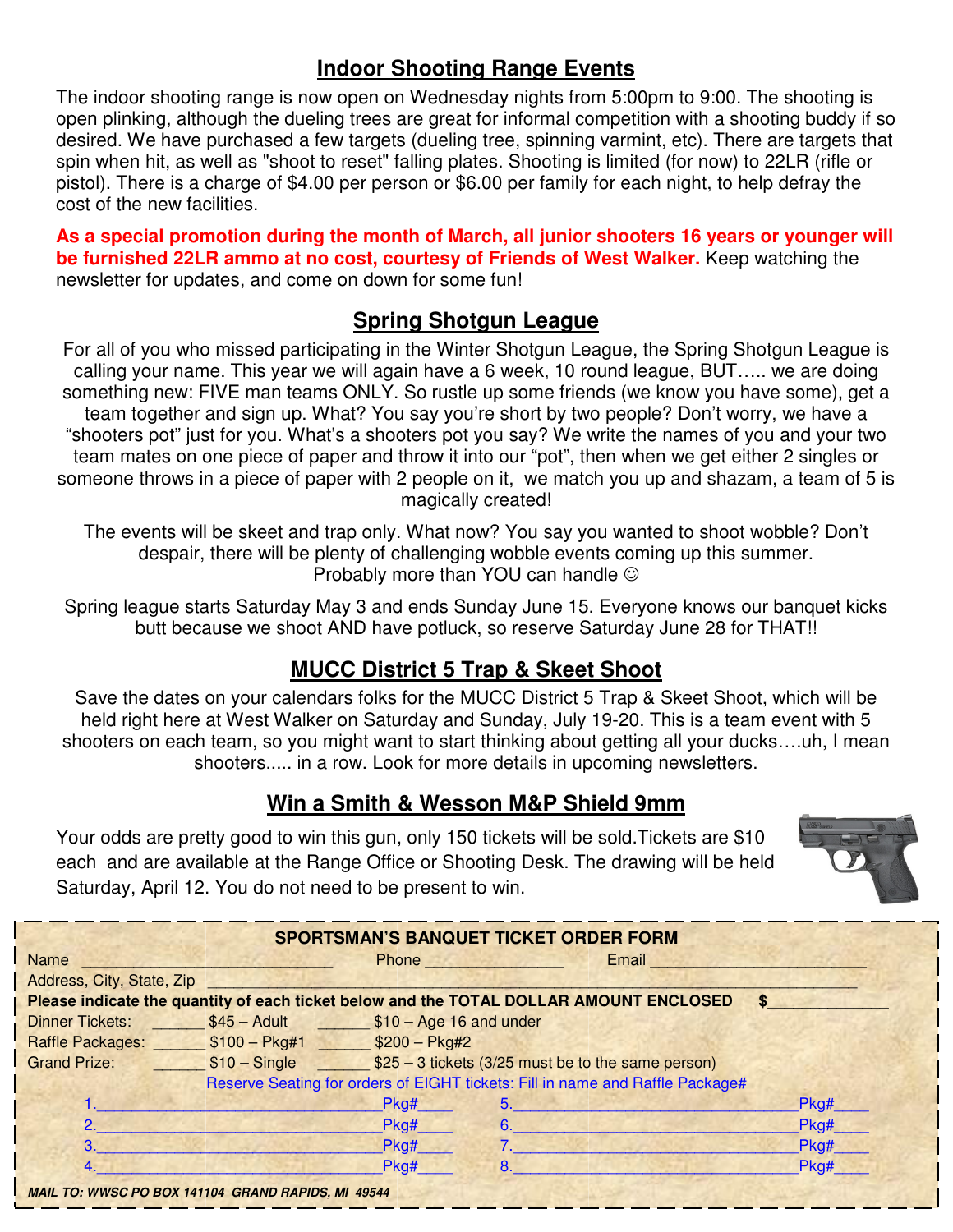**Look for our booth** at the Grand Rapids Gun & Knife Show March 8 & 9 at the 28<sup>th</sup> St ShowPlace. Click this link for details http://www.migunshows.com/grandmap.html

**Big Gun Raffle** tickets are still available. They are \$60.00 each and good for the 10 remaining drawings. That's still only \$6 per drawing, and less than 300 tickets sold…. pretty good odds. Click this link to see the list of guns. http://www.wwsc.org/News/Newsletters/2014.BigGunRaffle.pdf

**Winter Shotgun League** ends on March 30. Scores can be checked online by clicking the link below: http://www.wwsc.org/Programs/Shotgun%20scores/wwscscores.pdf

**Clubhouse Rental Details** can be seen online at http://www.wwsc.org/Facilities/ClubHouserental.htm

**Visit our Website** at http://www.wwsc.org

**Gift Certificates** are available for memberships, and are sold at the shooting desk and range office.

**Trap & Skeet shooting cards** are available at the shooting desk. These are 10 round pre-paid punch cards that you can use to pay for your normal line fee. These are very convenient, and make a great gift idea.

**Charter Members** remember to attend the March Charter meeting for the board member vote. Also put Saturday April 26 on your calendar for Spring Clean-Up day.

**Don't forget Michigan's hunting, fishing and ORV** license structure change starts March 1. Visit the DNR's website to read up http://www.michigan.gov/dnr/0,4570,7-153-31574---,00.html

**West Walker has Merchandise** available to purchase in the clubhouse: shirts, hats, window stickers, travel mugs, key chains and pens. Stop in and check it out!!



Upcoming Steak Nights are Wednesday, March 5, April 2 and April 9. Dinner includes a baked potato, garlic bread, veggies and a salad.

Prices are \$8.00 for non-members. Members and anyone participating in an ATA/NSSA shoot pay only \$6.00. What a deal  $\odot$ 

| 2014 Big Gun Raffle |                                                   |                    |  |  |  |
|---------------------|---------------------------------------------------|--------------------|--|--|--|
| Jan 28              | Kel Tec SUB2000, 9mm                              | Scott Huyser, #251 |  |  |  |
| Feb <sub>25</sub>   | Taurus 85UL 38 special                            | Denny Fuller, #9   |  |  |  |
| Mar 25              | Mossberg 500 Tactical Tri-rail, 12g               |                    |  |  |  |
| Apr 29              | Smith & Wesson M&P 22                             |                    |  |  |  |
| <b>May 27</b>       | <b>Ruger American 270 cal</b>                     |                    |  |  |  |
| <b>Jun 24</b>       | Ruger KSR40 (ss) 40 cal                           |                    |  |  |  |
| <b>Jul 29</b>       | Henry Golden Boy, 22 LR                           |                    |  |  |  |
| Aug 26              | Beretta 92 FS 9mm                                 |                    |  |  |  |
| <b>Sep 30</b>       | Savage Model 11 Trophy Hunter XP .223 w/Nikon 3x9 |                    |  |  |  |
| <b>Oct 28</b>       | Glock 22 Gen4 40 cal                              |                    |  |  |  |
| <b>Nov 25</b>       | Henry 45-70 cal                                   |                    |  |  |  |
| <b>Dec 30</b>       | Remington 1911R1 45 ACP                           |                    |  |  |  |

#### **March Range Hours**

**March 1 – 15** Mon – Sat: 9:00am – 6:30pm Sundays: 10:00am – 6:30pm

**March 16 – 31**

Mon – Sat: 9:00am – 6:45pm Sundays: 10:00am – 6:45pm

Link for range hours: http://www.wwsc.org/ClubInfo/range\_hours.htm

Link for range rules: http://www.wwsc.org/ClubInfo/range\_rules.htm

#### **Gun Safes**

Walk – In Vault Doors Fort Knox – American Security – Graffunder

## **HOOGERHYDE SAFE**

1033 Leonard St NW, Grand Rapids, MI 49504 **Phone: (616) 458-6365** Fax: (616) 485-2554

## **SK FULL DRAW 3-D ARCHERY RANGE**

10751 12<sup>th</sup> Ave., Grand Rapids, MI 49534 Phone: **(616) 791-7970** 

Open 7 Days **Stan Kurek**

Dawn to Dusk WWSC Member